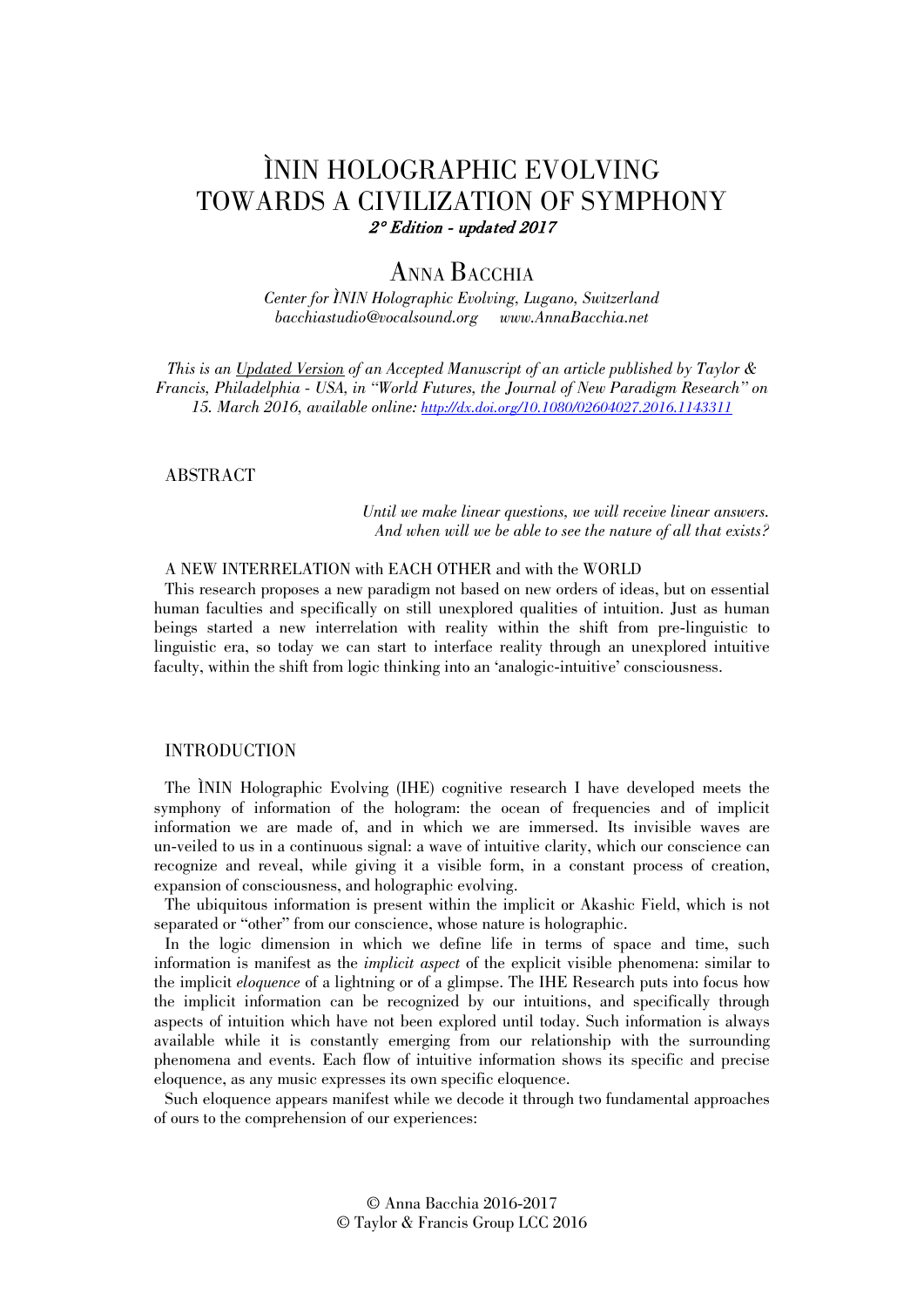The eloquence of any information is individuated as *meanings* of our experiences by our rational mind, which individuates the linear, logic, measurable, and functional aspects of our experiences. Our rational mind de-fines the events that we live, while it cuts them out of the vital flow on which they happen, in order to file them in models, concepts and categories of thought.

Instead, the eloquence of implicit information can be recognized as *signifiers* by our intuition, which is syntonized on the non-measurable aspects of our experience. The signifiers are manifest to us as the "interesting," the touching, the inspiring aspects emerging from our relationships, as the qualities transpiring from the music while it is flowing.

The IHE approach proposes to integrate these two approaches to understanding reality, towards a radical shift of our conceiving reality and of our conscience of it, similar to the leap from processing bits to processing qubits.

#### PRELUDE

*how does what is not there become what is there?*

IHE is the poetics resulting from my 40 years of a research on

› the nature of the intuitive-discovering-creative and cognitive processes and

› on the emptiness creating "how does what is not there become what is there?"

ÌNIN is a symbol of the nature of all that exists, IN IN:

the symbol of two sounds, of their resonance, together with our awareness of the creating energy emerging from sound and resonance.

Such energy of resonance discloses our input for any creative movement, and it lights the human attitude of wondering, which leads us towards new discoveries.

## A NEW COGNITIVE HOLOGRAPHIC CONSCIOUSNESS

The IHE poetics discloses a new cognitive holographic consciousness about our experiences of life, where our interrelations do not happen 'between parts' from which we are separate, but belong to one unique symphony of interplay. Such consciousness is sparked by the human ontological qualities of intuition, multileveled vision, attitude of wondering, discovery, and creation. These are five aspects of only one process - the process of life itself, which is expressed by the interrelation of the individual with its environment, from which s/he is not separated. Such interrelation constantly transforms and regenerates the individual and collective conscience in a constant process of evolution.

Such poetics focuses on the unexplored aspects of the holographic intuitive human attitude to wonder and to comprehend reality.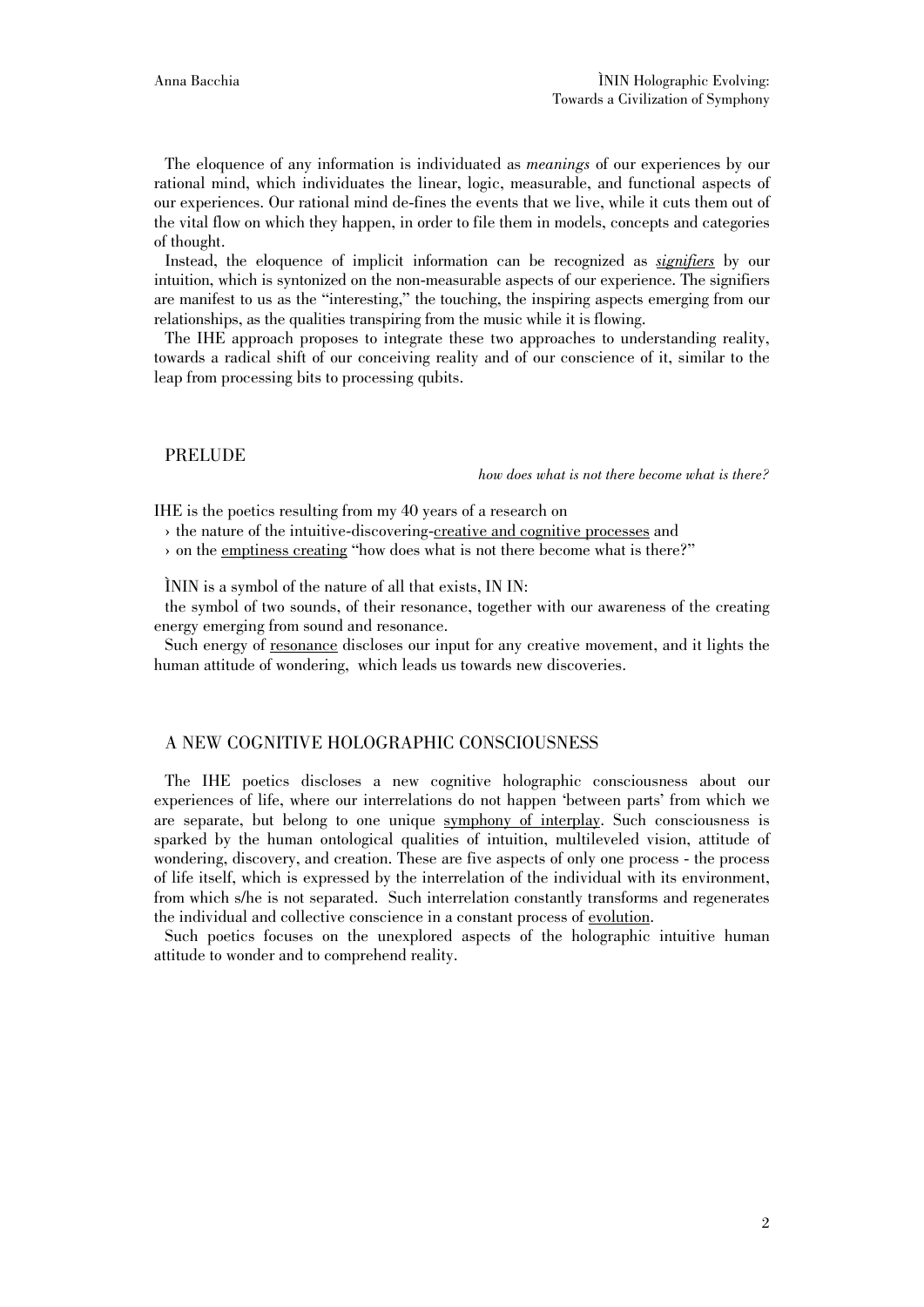## AN EXTRAORDINARY INTUITIVE ANTENNA: THE PHENOMENOLOGICAL ELOQUENCE: QUANTA AND QUALIA OF INFORMATION

Each human being is fitted with an *extraordinary intuitive antenna*, which I call "the ÌNIN Antenna."

Through such ÌNIN Antenna we are able to receive specific information from the implicit field while it emerges from the phenomenological eloquence.

In the rational and space–time dimension in which we define life, each phenomenon that we are interrelated to, manifests specific and precise quantities and qualities of information. The *quantity* of information - which I will call here *quanta* of information - is defined by logic even as the *meanings* of phenomena, which can be described for example through the analysis of the periods and the phrases of music.

Instead, the quality of information - which here I will call *qualia* of information - can be recognized by our intuition as *signifiers* emerging from any phenomenon. A signifier is not what the manifestation of a phenomenon is visibly expressing or 'saying' but what the phenomenon *wants* to say: what it *reveals* and transpires through its shape.

A signifier can be individuated, for instance, as the lightness transpiring from a simple gesture, from the notes of a violin, or from a scene of a movie. A signifier can be revealed as the hidden promises emerging from the words of an actor, or from the invitation to our most intimate silence disclosed by a musical phrase, or from the inspiring impossible challenge emerging from a never explored hypothesis in physics. Or from the light flowing of a narration, as well as from the light sailing of our boat while passing in front of the isle of Crete.

Such *qualia* of information or signifiers cannot be quantified or defined by logic, as the expression of music cannot be frozen and defined by a logical analysis. Such qualia do not involve the rational description of our experience, but rather they show their polarizing quality to orient us, our perception, our sensitiveness, our capability to be touched and surprised, our attitude of wondering itself.

They influence our understanding and our learning processes, and they enrich the wealth of our knowledge, which cannot be transferred through notions, concepts, and models, but which can only be grasped by us through our direct experience, contemplation, resonance.

While the meanings lead us to reason and to define reality according to the models and categories on which we use to think, the signifiers disclose our imagination, our attitude to see on many various levels of our insight.

In the ÌNIN process, while our Intuitive Antenna ÌNIN receives quanta and qualia of implicit information, we develop the ability

- › to orient and to create while being oriented and re-created: as the conductor of the orchestra conducts the music perfectly knowing the score, while his baton is conducted instant by instant by the unique colors and dance of the symphony
- › to be awakened into a holographic insight, and into a 'vertical' holographic perception of reality as a multileveled vision of our experiences. This is similar to various points of view from which an image can be seen, as if we would see, process and understand the same scene from many perspectives at the same time; or similar to a computer processing qubits instead of bits.

In such holographic multileveled intuitive vision the aim, the target, the archer, the bow, the foresight, and the outcome belong to only one reality and context.

In such ININ intuitive process we reach and we are reached by precise frequencies of information, which we resound and with which we 'oscillate in phase', where information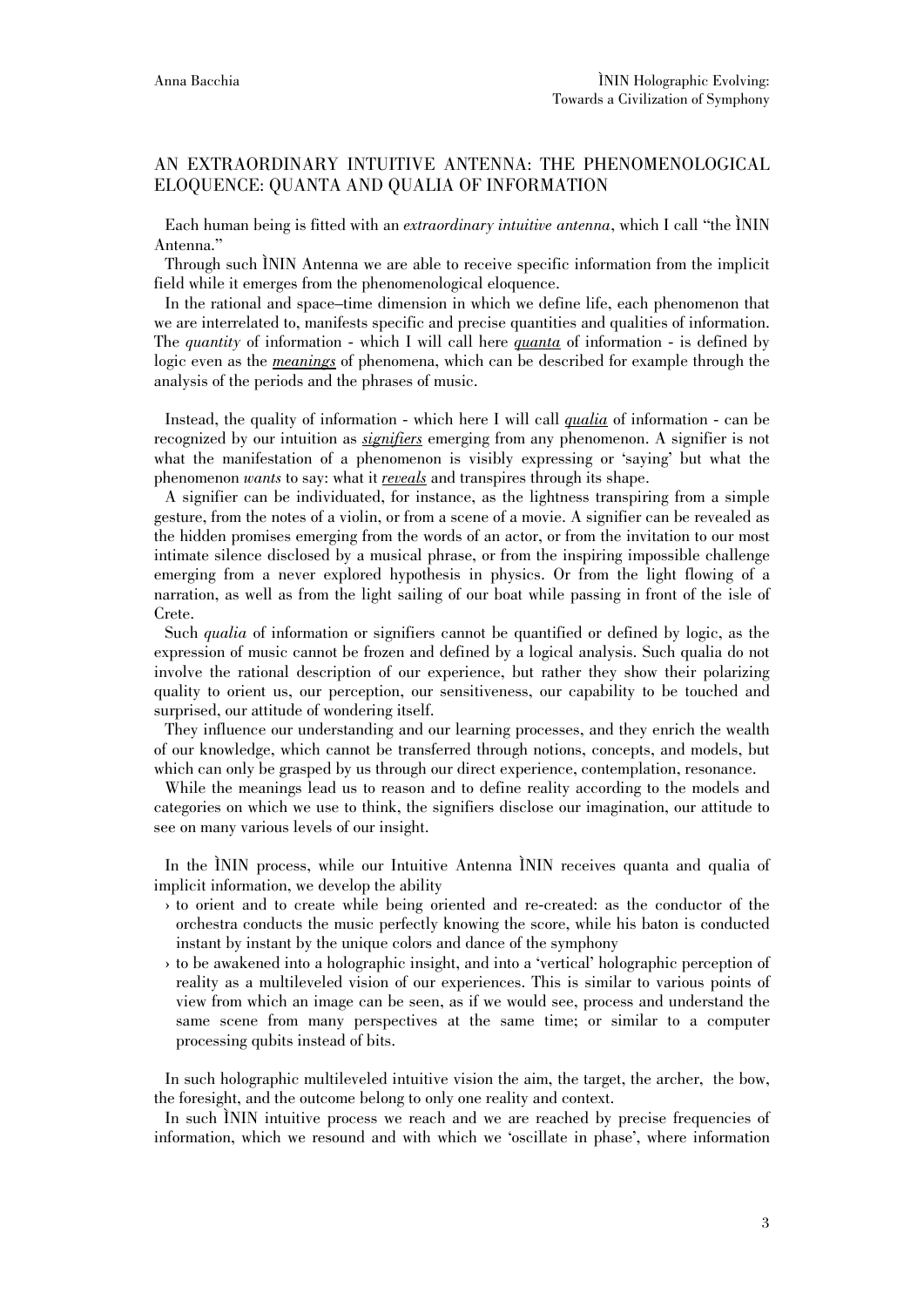and the consciousness that conceives it can appear to us as the light which has created and shaped the eye, and as the eye that always has been conceiving the light. The ÌNIN process, where our essential intuitive antenna receives information from the implicit field, discloses the experience of the poetry of the "hologram of life," and of our daily life. In its specific broader exploration - which cannot be fully developed in this context - the ÌNIN process discloses:

- 1. the specific intuitive process where we are constantly recreated:
	- › by the implicit information which orients us towards vital (and not only functional) directions and choices
	- › by its surprisingly broader perspectives of perceiving and creating
	- › by its enlightening energy of wondering and discovery
	- › by its natural input towards creative movement and transformation
- 2. the re-generating process that entangles "implicit information-DNA-body-mind-soulintelligence-*'ananda'* ('beauty'~'harmonic orders'~'clarity'~'bliss')-health."

Such ÌNIN experiences offer a fertile soil for a new human perception and comprehension of our daily experiences and reality; for a new conceiving and communicating; for a new grammar, ethic, aesthetics, and culture of comprehension: a New Narration. A precise shift from de-fining reality along a linear way of thinking, into recognizing the constant process of imagining, creating, while constantly being informed, updated, and transformed by the implicit symphony of information and phenomenological eloquence: towards a Holographic Era.

The ÌNIN poetics focuses on recognizing the human being both as a *subject* and as an *instrument*.

## ABOUT THE HUMAN BEING AS ' SUBJECT '

In Western culture, the Cartesian way of thinking has seen the human being as a subject who interacts with its environment according to its way of thinking, and according to ideas, concepts, and shared values that mold and create its behavior. In such context, the human being is the 'subject' of its will of acting and of its choices, of its models and definitions of reality.

The constant discoveries on the nature of life have created new paradigms, which mold new models to perceive and think of life, and to create new shared values and new social behaviors. Yet their fundamental frames are still rational and causal, and often still syntonized on linear ways of thinking. In Western culture, recent paradigms have substituted the concept of individuality with the idea of interrelation, and the cultural model of self-affirmation with the idea of integration and exchange, of interconnection and of being in a network, where the interconnections and the exchange of data are favored; but in a context where many layers of technology and systematic casual logic prevail, and the real exchange of experiences based on the (supposed) '*personal'* empathic interrelation is missing.

The human being as 'subject' has individuated reality in the definitions through which the rational mind describes the experiences. The whole comprehension of human interrelations is essentially still interpreted on analytical, systematical and linear models that define the vital experience and its values. In such a description of reality in which we live, we do not distinguish our description and definition of reality from reality itself.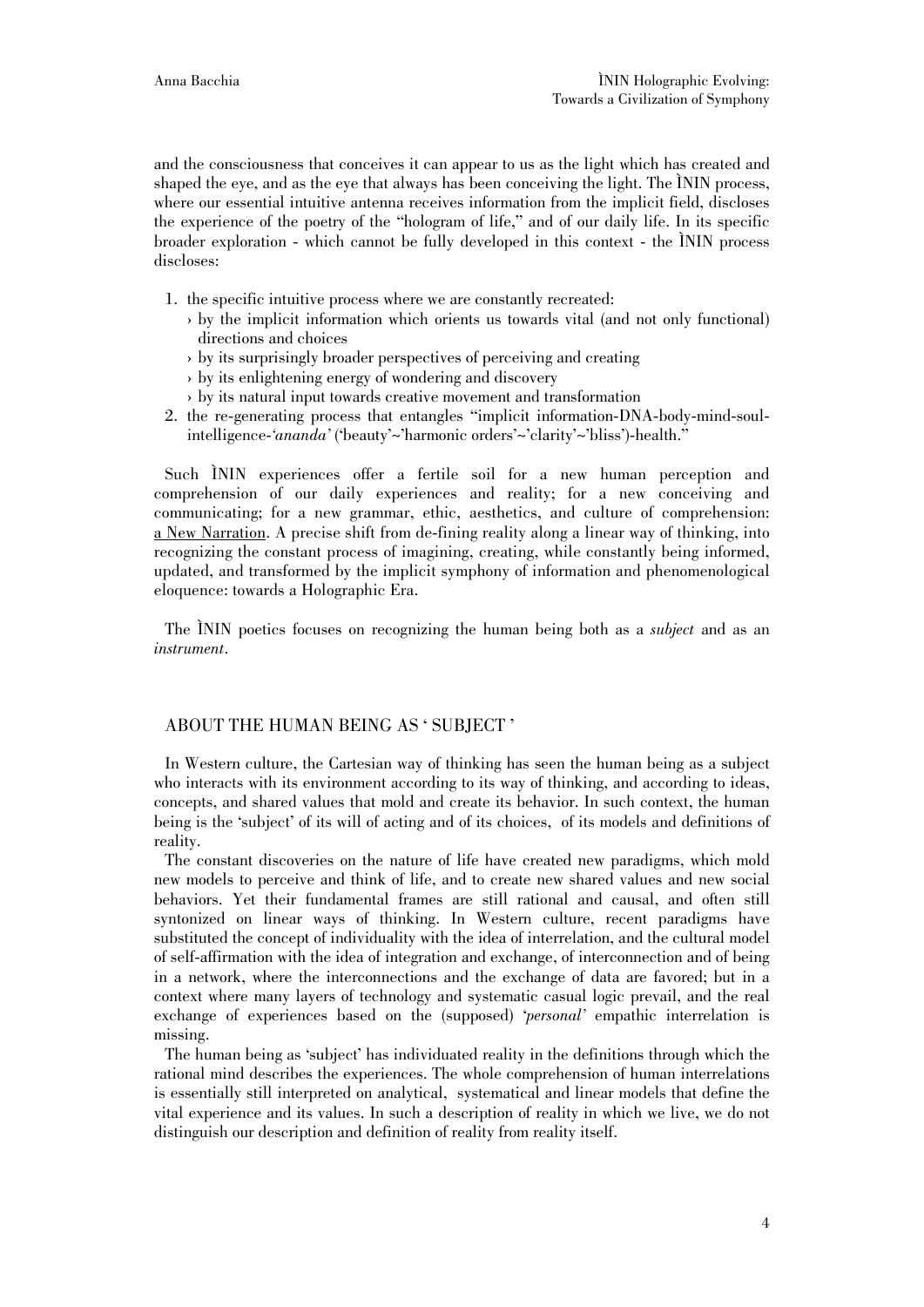## ABOUT THE HUMAN BEING AS INSTRUMENT, RECEIVING SPECIFIC INTUITIVE IMPLICIT INFORMATION AND ORIENTATION

The IHE research recognizes that the human being is not only a supposed 'subject' that thinks, elaborates, and creates models and values that mold his or her life. The human being is 'subject' of his/her choices and acting when his or her mind defines reality through models created by a linear and causal logic, and when s/he does not distinguish such description of reality from reality itself.

Instead, the relationship of a human being with his/her surroundings and with his/her vital experience can be developed on several intuitive levels that Western culture and education has not cultivated for centuries. Such intuitive levels are not connected to experiences like meditation, mental techniques or altered states of consciousness, but they are strictly connected to our multileveled intuitive attitudes and vital functions, interwoven with our daily life.

In such vision of the human being as instrument, the ÌNIN process

- › recognizes that our nature of creative emptiness, of wondering, of a multileveled intuitive attitude and insight is disposed towards and creates a constant expansion of our seeing, imagining, conceiving 1) on various ranges of frequencies, and 2) from different perspectives, from which we can perceive our vital experiences.
- › and it points out how our intuitive levels function as an interface or an antenna by which we receive implicit frequencies or information from the implicit field, and we 'in-form' and we 'in-put such information' into new 'forms' which we mould, while we trans-form information into new creations, new discoveries, into explicit shapes.

Such dynamics create a local and non-local process of universal constant creation and evolution.

Given the many levels of frequencies received from its antenna, the human being is naturally oriented:

- 1. to shift from orders of ideas into a multileveled holographic clarity: multilayered orders of vision and perspectives disclose a wider field of imagining, wondering, and conceiving;
- 2. to develop a new insight, comprehension, and perception of life;
- 3. to create a new vital way to interrelate with each other, and to transfer, share, communicate and comprehend our experiences;
- 4. to interact with the environment through a broader sensitivity and "responsibility": the specific "ability" to give "responses" centered on the emerging individual and social demand/needs and challenges, from an expanded intuitive consciousness.

The essential qualities of our intuitive antenna and INtuitive INtelligence, ÌNIN, naturally extend the individual field of perception, develop the sensorial and non-sensorial sensitiveness, and give access to an enlightened visionary self insight and understanding. Furthermore, the intuitive processes expand the 'horizontal' causal logic into a 'vertical' holographic field of multileveled expanded awareness, where opposite points of view appear as different aspects of a unique reality.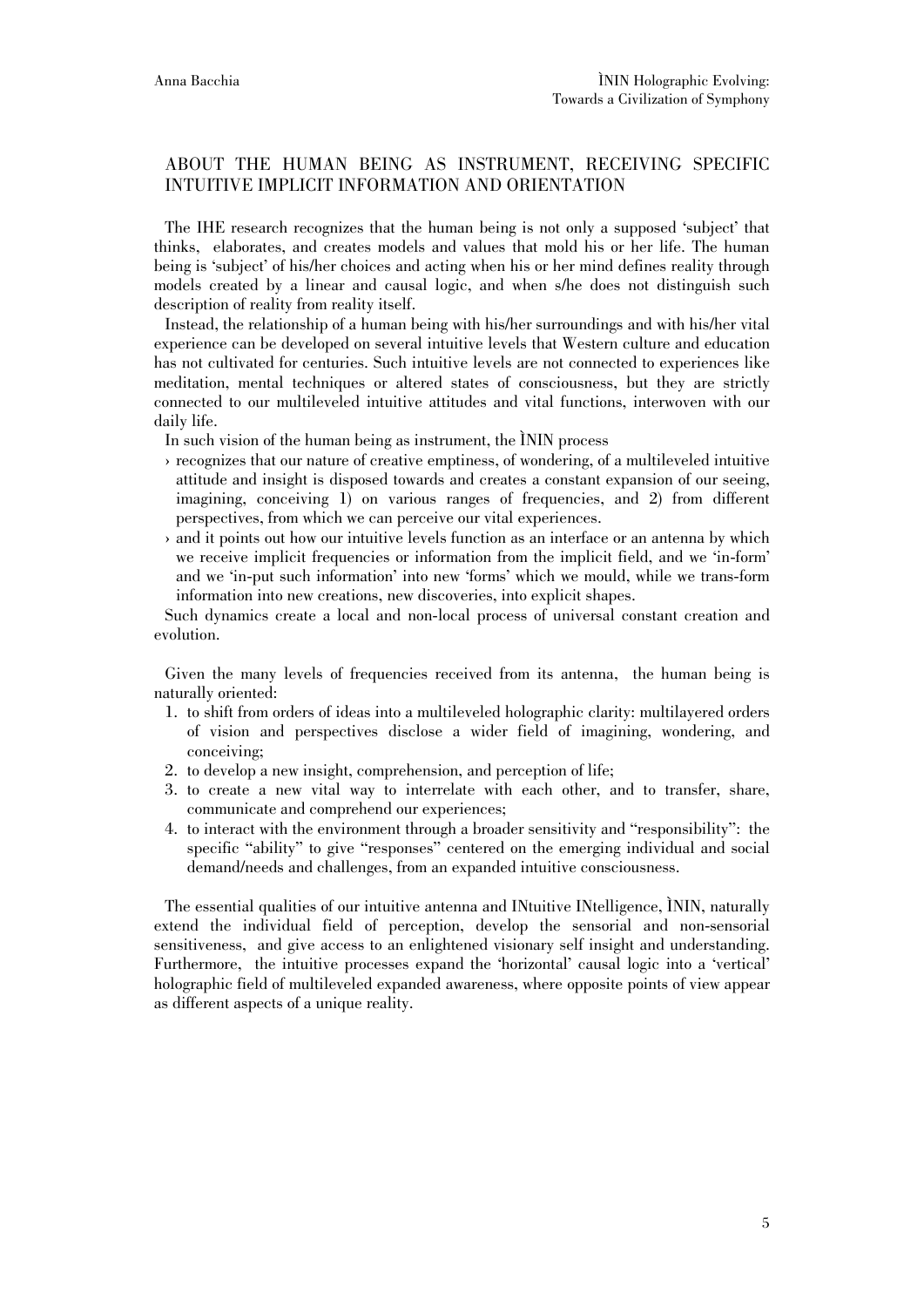## THE INTEGRATION OF THE TWO PERSPECTIVES

The integration of the two perspectives - of the human being as subject and the human being as instrument - opens the access to a new visionary understanding that:

- › transforms a systematic thinking (similar to processing the binary codes of bits) into a systemic intuitive conceiving (similar to processing qubits), spread into many simultaneous orders of information and of holographic intuition;
- › integrates and transforms the logic of 'either/or' into the synthesis of and/and, where the so-called paradoxes appear as the holographic reality;
- › recognizes that the coexistence of linear time and timelessness integrates essential and vital qualities as beauty and clarity within the vital process where we are musicians, instruments, and conductors of the symphony of information; where we 'in-form or give creative form' to our reality while we are 'in-formed' by it.

When our logical thinking conceives the coexistence of linear time and timelessness, in a comprehensive vision of the flow of life, as well as part of our daily experience, we can recognize that:

- › the process where we are oriented from information, the process where we are subjects of our choices, and the processes to be transformed and to transform, to be inspired and to give shape, are simply different points of view of a unique flow
- › and such processes are not separated but by "lines of time" created by the logic and rational exigency to measure and to define reality.

In such IHE context, the orienting implicit information on one side, and the free will on the other, lose their connotation of contradictory concepts, external to living beings, and they are simply different aspects of a unique holomovement of the deepest ground and breath of creation, of the process of life itself.

#### PURE FREQUENCIES, A VITAL PARADOX

When the two processes (where the human being is subject-and-instrument informed by and in-forming reality), are integrated within the intuitive insight, the linear logic and timing, and the nonlinear ana-logic intuitive emptiness show their synthesis even in the expression of the human voice; in an expression which can appear as a paradox.

The vocal sound ceases to appear as the linear wave of the ordinary sonogram (Figure 1), and it reveals a specific uniqueness of such synthesis; visible as what I have called the "Pure Frequencies" of sound (Figures 2 and 3): perfect peaks of frequencies as pure as the frequencies of a diapason<sup>1</sup>.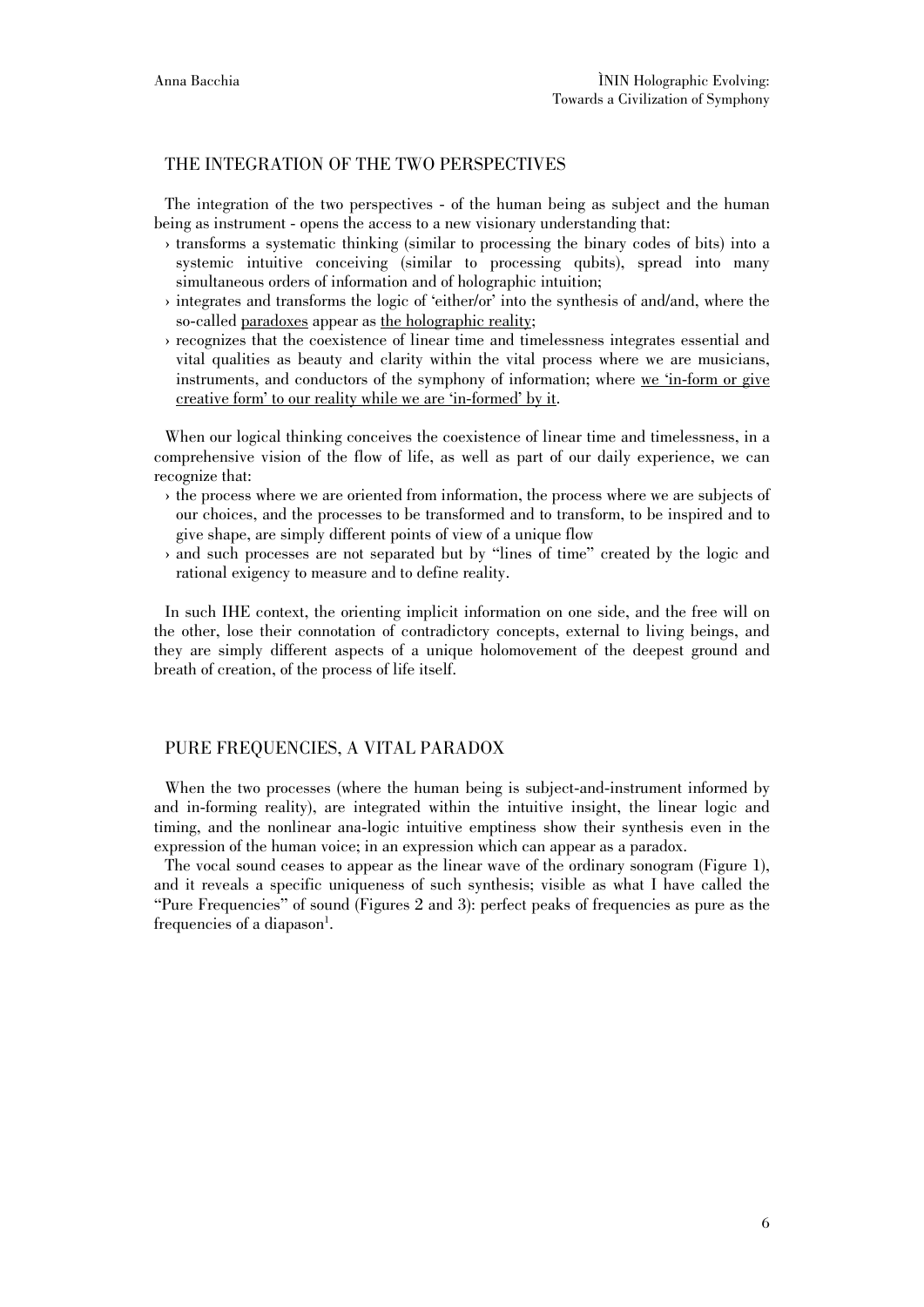

## *Figure 1*

*Example of the sonogram of an ordinary vocal sound emission. The human voice frequency range is ~80-1000Hz. All Figures recorded by the means of 'Lucchi-Il bel Suono' device.* 



## *Figure 2*

*Still image of the recording of a sonogram of a single emitting voice during the mentioned ÌNIN process. The ordinary sonogram appears completely transformed, and it presents only single peaks of 'Pure Frequencies' of the vocal sound.*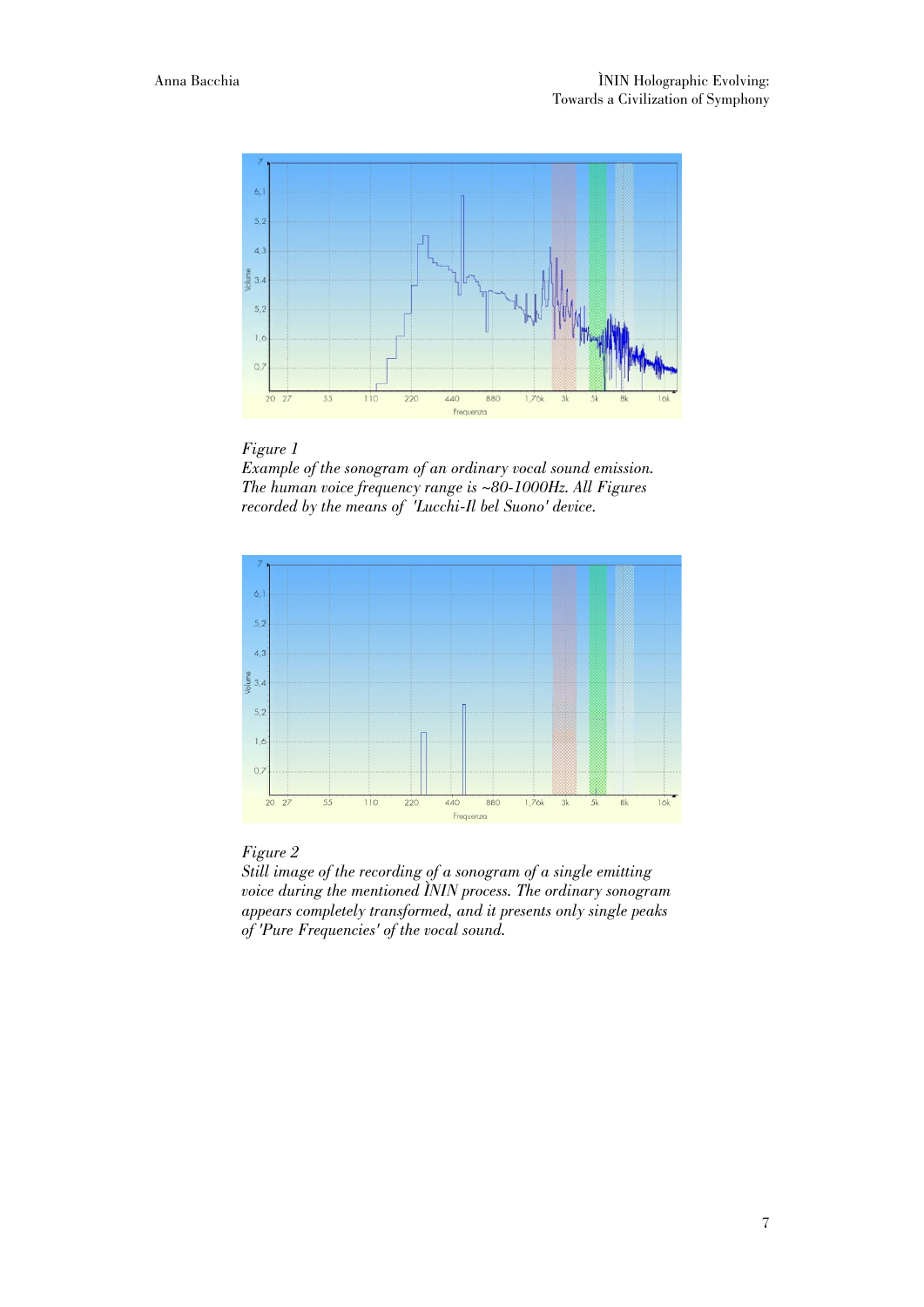

#### *Figure 3*

*Still image of the recording of a sonogram of 5 voices singing a 5 voiced score during the ÌNIN process. The ordinary sonogram appears completely transformed, and only single peaks of 'Pure Frequencies' of the vocal sound have been recorded.*

Such "Pure Frequencies" are the beginning chapter of a new holographic communication, understanding, and response-ability. The "Pure Frequencies" appear manifest when the human being is both subject and instrument of his/her INtuitive INsight and perception of life, and of his/her voice as instrument of an INtuitive Interrelation and expression of his/her emergent experiences of life. In other words, when the human being manifests both its will and its nature of empty interface between implicit field of information and the explicit field of interrelation, communication and creation.

The "Pure Frequencies" are the vocal expression of the deepest sense of interconnection between:

- › the human being involved both in linear local timing and nonlinear nonlocal experiences;
- › the human being as interface between the holographic or Akashic Field of implicit information, and the phenomenological field (which are not separable, but a unique hologram);
- › human beings of all times, whose 'personal' and collective consciousness always developed and focused their interrelations on such a deep perception of unity as the fundamental perception of life itself.

#### RESONANCE WITH THE IMPLICIT FIELD OF INFORMATION

The manifestation of the pure frequencies is the expression of a *conscious* resonance with the Akashic Field.

Such resonance starts from a precise shift of our mind and of our conscience from logic thinking into the wider and wider analogic intuitive perspectives and processes that disclose to us the infinite and interwoven levels of orienting information always available and constantly emerging from the frequencies of the hologram of which we are made and are part of.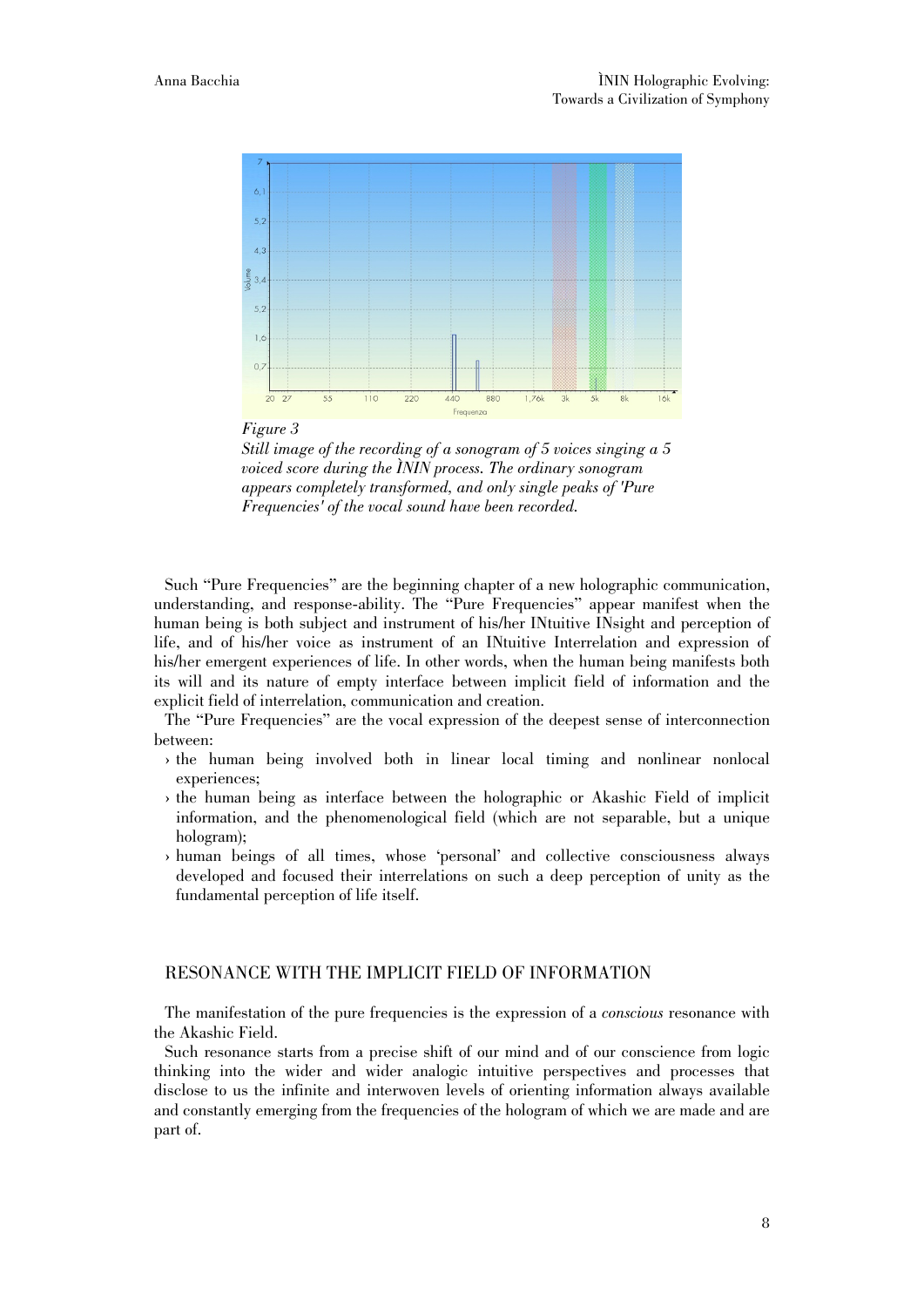The source of such shift is created by an attitude of wondering, connected with a process of natural resonance effected by the phenomenological eloquence emerging within an intuitive perception, which generally we define as interesting, touching, full of meaning, and inspiring.

As explained above, the eloquence is the qualia of an implicit-invisible information emerging within an intuition; or directly from the interesting-touching, symbolic, or archetypical aspects transpiring from the visible aspects of phenomena.

The eloquence of information connected with intuition and with phenomenological images is similar to the eloquence of the words: such eloquence is not part of *what* phenomena express or *what* the words are saying, but it is interwoven in the *how* the words are said, within the *quality* of their *music*, which expresses 'what they *(in-definably) want to say*.'

Such a shift, which opens the access to the implicit information, is similar to the leap of energy disclosed by the harmonics emerging from a process of musical resonance.

For instance, implicit information emerging from the eloquence of the phenomenological field can disclose the energy itself that generates and orients our creative movements and actions.

It can be visible in our daily life when we choose to follow that resonance brought to us from the image of a green island that we saw in the shop window of a travel agency, and we start to imagine ourselves there.

Sometimes the energy disclosed by the process of resonance between our self and the phenomenological field is consciously the source itself of our movement and of a creation process of ours. For instance, after having looked at the window of a book shop, we used to say that we have seen *one* book. This sounds strange at the moment that we saw almost a hundred books over there. But what we really saw is nothing but the eloquence of the frequencies emerging from the precise title of a book, which sounded their music and reached us, while our entire self mirrors itself over there, and re-sounds them, with a process similar to two diapason resounding each other.

When the energy of such resonance is rather high, it is able to put us in the precise movement which brings us near to the book and even to buy it.

The Cartesian way of thinking brings us to say: I have chosen to buy this, or to leave, or to participate, or to design something.

Really, the energy which gives us the input to create our actions can emerge basically and specifically out from the intuitive information emerging from a resonance process capable of orienting us to turn left rather than right.

The access to the implicit field of information capable of generating our creating gestures is not created only by our will or by a direct choice of ours, but by our vibrating (and by the oscillating in phase '*of the clusters of patterns of coordinated vibration'* of which we are made) within an intuitive process of resonance between

- › our ontological quality of being oriented towards our unlimited possibilities, towards our expansion into wider perspectives;
- $\rightarrow$  and the intuitive information emerging from the field of infinite possibilities which is the nature of all that exists, including ourselves.

#### **CONCLUSION**

This research proposes (1) the shift from 'logic thinking' (which we include while we transcend it) into an analogic intuitive consciousness, and (2) the necessity to look at both: